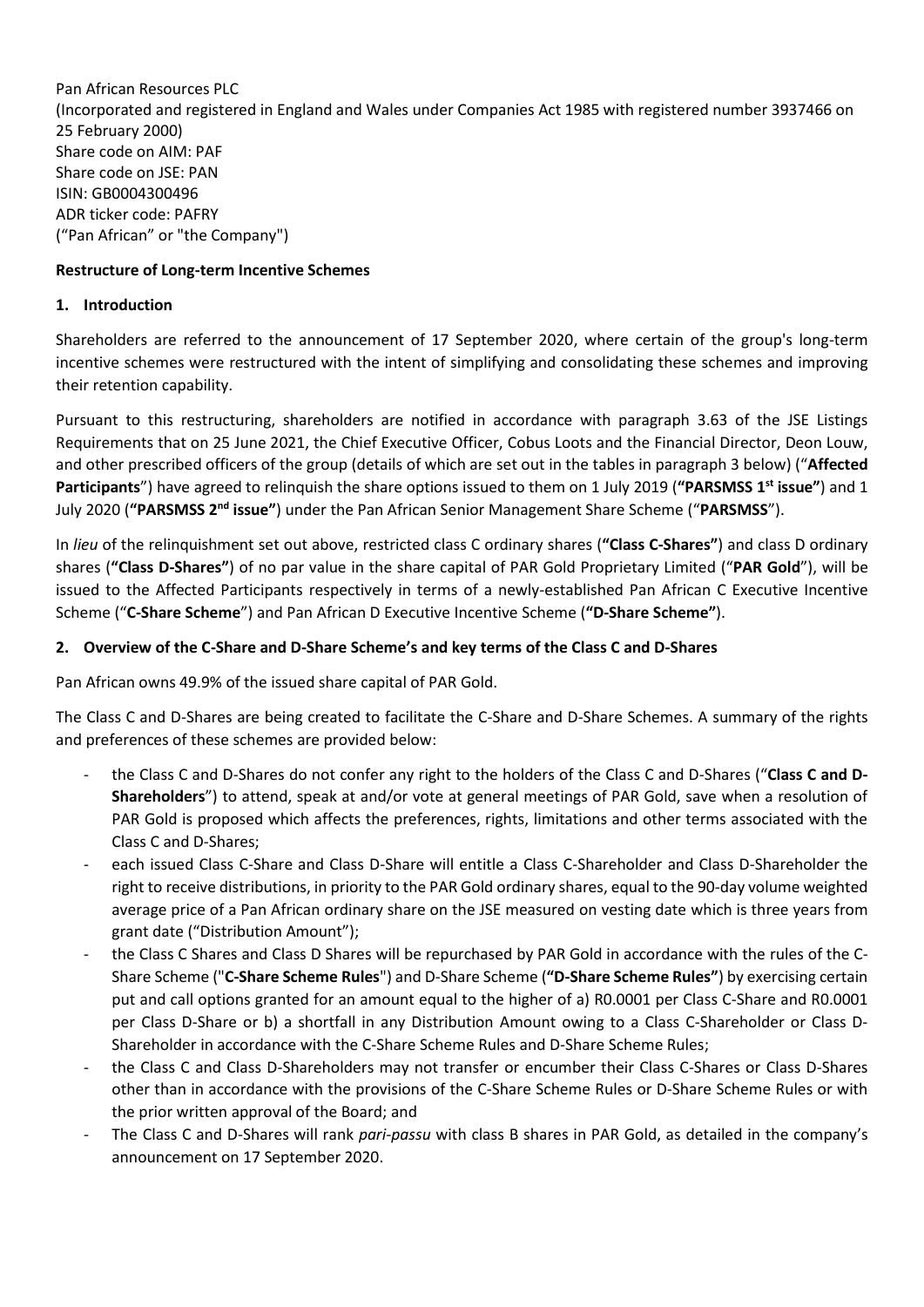#### <span id="page-1-0"></span>3. **Directors and prescribed officers' dealings**

The details of the dealings are set out below:

| Class C-Shares allocated: |  |
|---------------------------|--|
|---------------------------|--|

| Name of director/<br>prescribed officer | Number of<br><b>Relinguished Options</b><br>under PARSMSS<br>(PARSMSS 1 <sup>st</sup> issue) | <b>Number of Class C-</b><br>Shares* to be allocated<br>in lieu of the<br><b>Relinguished Options</b> |
|-----------------------------------------|----------------------------------------------------------------------------------------------|-------------------------------------------------------------------------------------------------------|
| Cobus Loots                             | 4,667,768                                                                                    | 4,434,380                                                                                             |
| Deon Louw                               | 3,826,998                                                                                    | 3,635,648                                                                                             |
| Bert van den Berg                       | 1,244,444                                                                                    | 1,182,222                                                                                             |
| Jonathan Irons                          | 1,055,440                                                                                    | 1,002,668                                                                                             |
| <b>Barry Naicker</b>                    | 970,686                                                                                      | 922,152                                                                                               |
| Niel Symington                          | 927,607                                                                                      | 881,227                                                                                               |
| Lyle Pienaar                            | 596,368                                                                                      | 566,550                                                                                               |
| Mthandazo Dlamini                       | 576,261                                                                                      | 547,448                                                                                               |
| <b>Hendrik Pretorius</b>                | 541,150                                                                                      | 514,093                                                                                               |
| Total                                   | 14,406,722                                                                                   | 13,686,388                                                                                            |

\* Vesting date – 30 June 2022

Class D-Shares allocated:

|                          | Number of                       | <b>Number of Class D-</b>   |
|--------------------------|---------------------------------|-----------------------------|
| Name of director/        | <b>Relinquished Options</b>     | Shares* to be allocated     |
| prescribed officer       | under PARSMSS                   | in lieu of the              |
|                          | (PARSMSS 2 <sup>nd</sup> issue) | <b>Relinquished Options</b> |
| Cobus Loots              | 2,998,480                       | 2,848,556                   |
| Deon Louw                | 2,458,387                       | 2,335,468                   |
| Bert van den Berg        | 799,406                         | 759,436                     |
| Jonathan Irons           | 677,993                         | 644,093                     |
| <b>Barry Naicker</b>     | 623,549                         | 592,372                     |
| Niel Symington           | 595,876                         | 566,082                     |
| Marileen Kok             | 487,138                         | 462,781                     |
| Lyle Pienaar             | 383,095                         | 363,940                     |
| Mthandazo Dlamini        | 376,225                         | 357,414                     |
| <b>Hendrik Pretorius</b> | 442,165                         | 420,057                     |
| Itumeleng Phoshoko       | 336,430                         | 319,609                     |
| Total                    | 10,178,744                      | 9,669,808                   |

\* Vesting date – 30 June 2023

The above executive directors and prescribed officers held a direct beneficial interest in the relinquished options and likewise will hold a direct beneficial interest in the Class C-Shares and Class D-Shares. The Class C-Shares and Class D-Shares were acquired at a nominal value to the aforementioned executive directors and prescribed officers, and the amounts to which holders of the Class C-Shares and Class D-Shares are entitled to will depend on movements in the Pan African share price and vesting criteria attached to each class of share at their respective vesting dates.

All the above trades are considered to be off-market trades in terms of the JSE Listings Requirements. Clearance to deal was obtained in terms of paragraph 3.66 of the JSE Listings Requirements.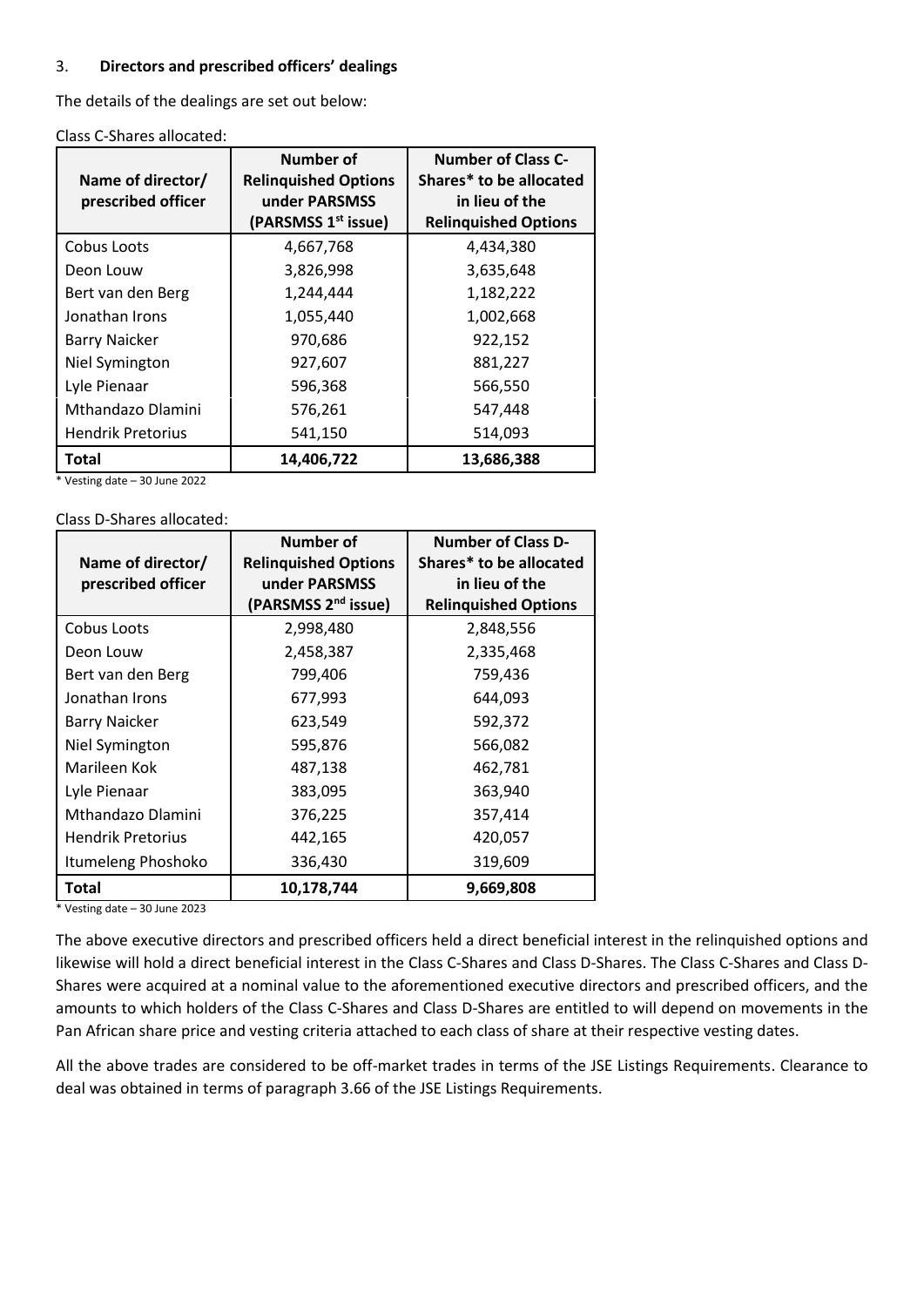## **4. Related Party Transaction**

The issuance of the Class C-Shares and Class D-Shares to Cobus Loots and Deon Louw constitutes a related party transaction under the JSE Listings Requirements.

Notwithstanding the fact that directors are related parties in terms of the JSE Listings Requirements, agreements with directors pursuant to share incentive schemes are exempt from related party requirements under paragraph 10.6(c)(iii) of the JSE Listings Requirements.

The issuance of the Class C-Shares and Class D-Shares to Cobus Loots and Deon Louw also constitutes a related party transaction under the AIM Rules for Companies. The Board, other than Cobus Loots and Deon Louw, who are not deemed independent, having consulted with the Company's nominated adviser, Peel Hunt LLP, consider that the terms of the aforementioned related party transaction are fair and reasonable insofar as shareholders are concerned.

Rosebank

30 June 2021